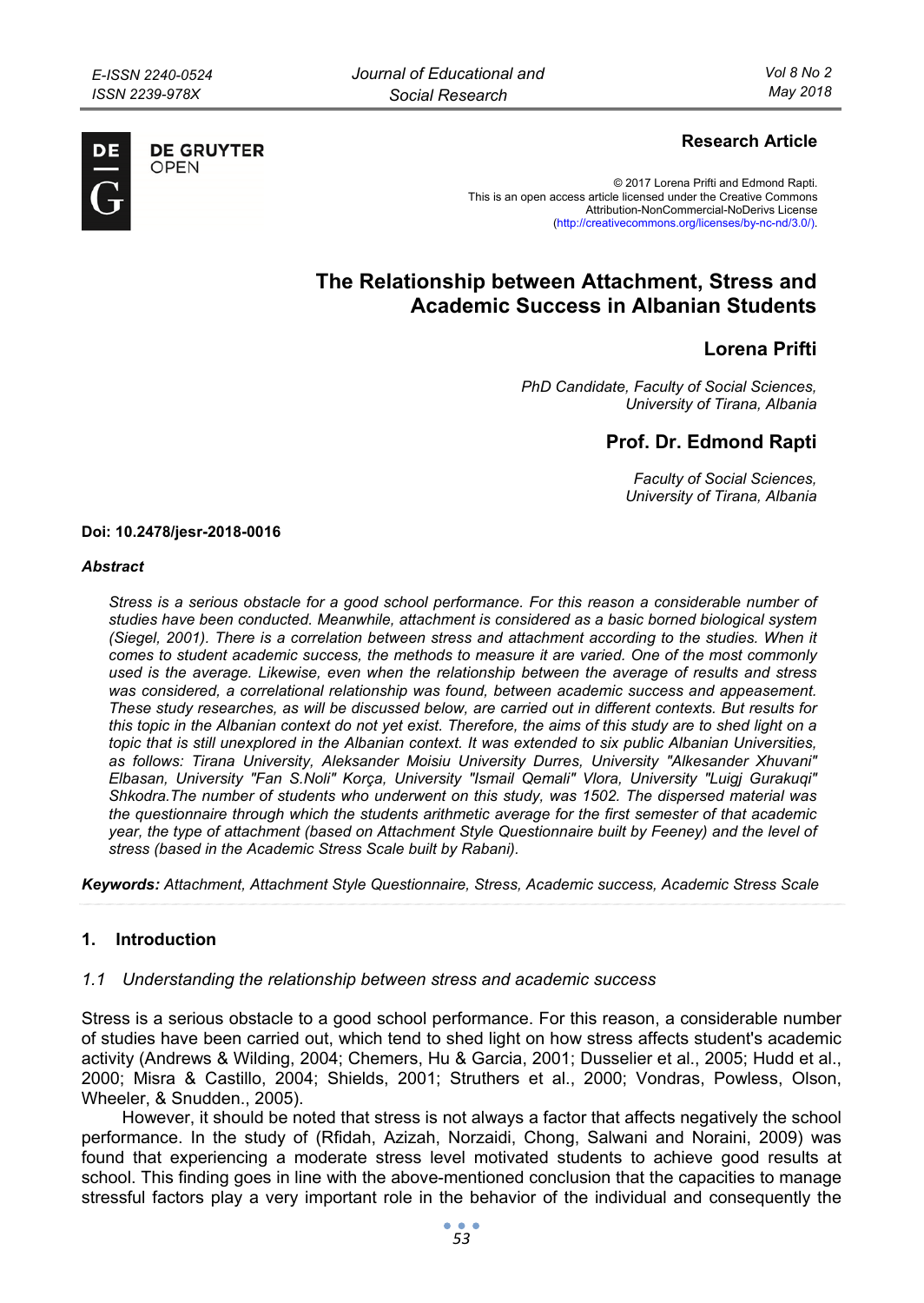| E-ISSN 2240-0524 | Journal of Educational and | Vol 8 No 2 |
|------------------|----------------------------|------------|
| ISSN 2239-978X   | Social Research            | May 2018   |

performance of the school. Shields (2001) found an opposite relationship between stress and school success. As the stress level increased, the average was lowered and vice versa.

To predict the average level of stress level, was used a simple linear regression analysis. The result of the analysis showed be a statistically significant effect of stress on the average. (F 1, 1486) = 39.435, p .000, and R2.025. As can be seen in the following table, the stress level relationship with the average level is negative  $(B = -111)$ . This means that the increase in the level of stress predicts a decrease in the average grade.

| <b>Coefficients<sup>a</sup></b> |                                                                        |            |       |          |      |
|---------------------------------|------------------------------------------------------------------------|------------|-------|----------|------|
| Model                           | <b>Unstandardized Coefficients</b><br><b>Standardized Coefficients</b> |            |       |          |      |
|                                 |                                                                        | Std. Error | Beta  |          | Sig. |
| (Constant)                      | 97.239                                                                 | .544       |       | 178.739  | .000 |
| Stress level                    | - 111                                                                  | .018       | - 161 | $-6.280$ | .000 |
|                                 |                                                                        |            |       |          |      |

a. Variabel dependent: average

## **Fig. 1.** The variabel dependent.

The general approach is defined as "the existence of a lasting and sustained caring relationship" (Applegate & Shapiro, 2005, p. 60 as cited in Benoid 2004). The attachment is considered as a basic biological system (Siegel, 2001). The fact that roots have on individual biology implies that attachment is one of the basic processes of functioning that are universally irrespective of cultural or genetic differences (Ainsworth, 1989, cited in Benoid 2004).

Bowlby describes three elements of affection for children with caregivers in particular with their mother. These elements, which are the preservation of physical proximity, the safe foundation, and the security paradise, clearly show the effects of the process of development of the attachment (Cortesi, 2014). The researchers have identified 4 parent-child approaches. Three "organized" styles that are; safe, avoidable (anxiety) and resistant. The fourth style of attachment has been considered by authors to be "organized".



## **2. Research Methods**

**Fig. 2.** The attachment style dimensions.

## *2.1 The dimensions of the attachment style*

In relation to the style of approach 920 students (61.2%) found that they belong to the "confidence" dimension, 79 (5.3%) students belong to the dimension "discomfort in privacy", 80 (5.3%) students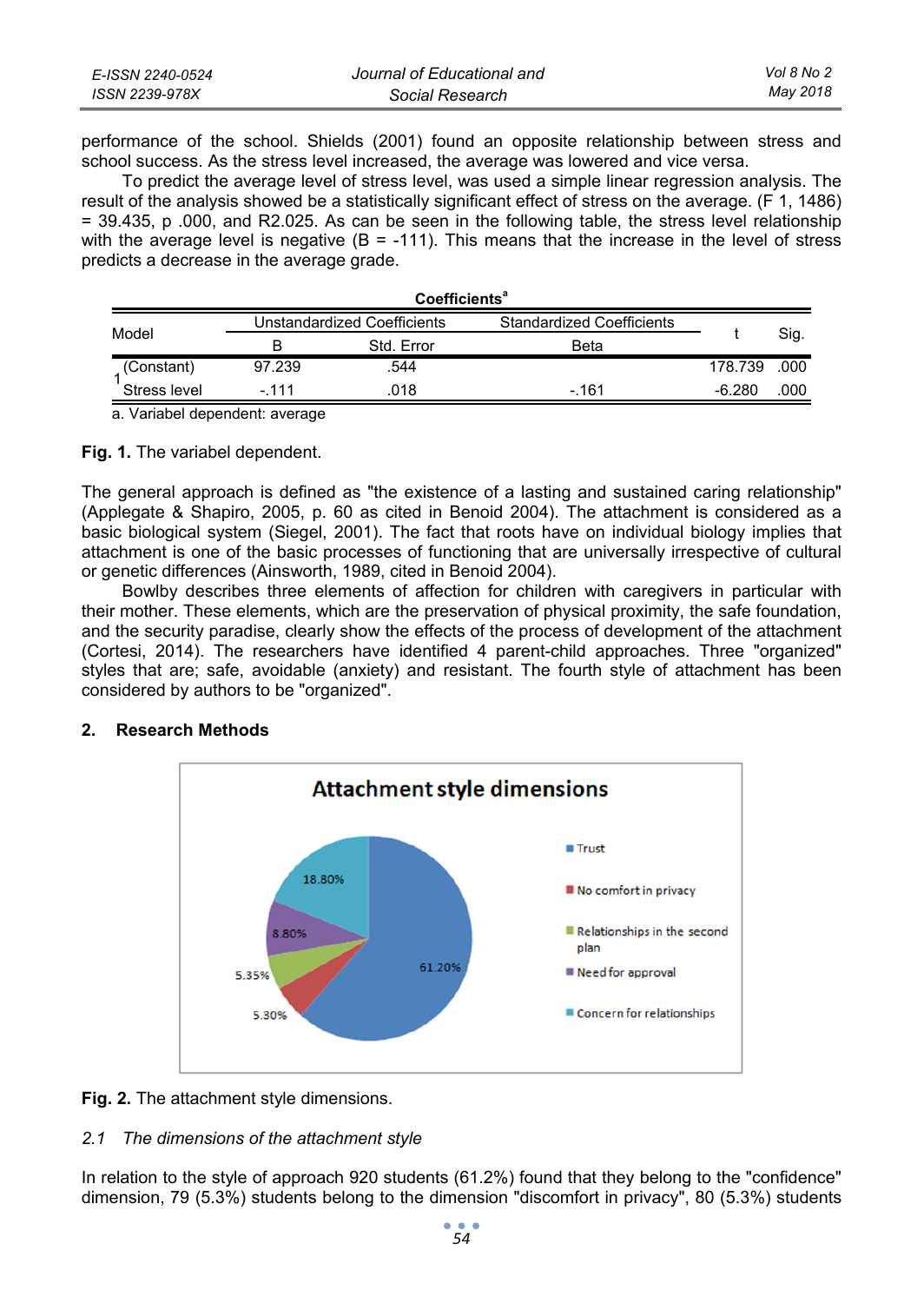| E-ISSN 2240-0524 | Journal of Educational and | Vol 8 No 2 |
|------------------|----------------------------|------------|
| ISSN 2239-978X   | Social Research            | May 2018   |

belong to the dimension " second plan ", 133 (8.8%) students belong to the dimension" need for approval ", and 282 (18.8%) belong to the dimension" relationship concern ".

Long-term studies have also supported the fact that attachment is related to the school success. Larose and colleagues (2005) in another study utilized regression analysis and a longterm approach to examine the relationship between attachment, predisposition to learning and school performance during transition from high school to university. Positive learning predispositions were found to originate from a secure attachment style.

A study of Cutrona and his colleagues (1994) used the modeling of a structural equation to examine the attachment and school performance to students. Students completed a range of measuring instruments. The study showed that attachment to the parents was related to the average grade (Cutrona et al., 1994).

Another study of the subject, which is directly related to the subject of this research project, is performed by Tangney, Baumeister and Boone (2004 as quoted at Ford, 2014). Their study was based on the assumption that students who had high self-control would have better social skills, a high average grade, and a dependable style of approach. It should be asserted that the value of this study, the links with establishing a straight relationship between the style of attachment and the average mark (Ford, 2014).

At the end of the presentation of all these studies it can be asserted that there are sufficient data proving the existence of the relationship between adherence and the level of success of the academy to the students. The sure style of attachment seems to contribute to self-esteem, selfconfidence, exploratory behavior, confidence, and ability to support the attachment figure in periods of stress. So, students with a secure style of attachment can easily fit into the university life and have better school outcomes.

### **3. Analysis Result**

*3.1 The approach style is associated with the level of average grade* 

**Table 3.** Chi-Square Test.

|                              | <b>Testi Chi-Square</b> |    |                       |
|------------------------------|-------------------------|----|-----------------------|
|                              | Value                   | df | Asymp. Sig. (2-sided) |
| Pearson Chi-Square           | $95.725^{\circ}$        |    | .000                  |
| Likelihood Ratio             | 92.491                  |    | .000                  |
| Linear-by-Linear Association | 60.514                  |    | .000                  |
| N of Valid Cases             | 1487                    |    |                       |

Chi-Square method was used to understand whether the average student grade was related to the style of attachment. Based on the data of the analysis, the relationship between these variables is statistically significant.  $X^2$  (8, N = 1487) = 95.725, p. This means that the average student grade level is related to the style of attachment. Phi & Chramer's V test showed that the relationship between these two variables is moderate / strong.

Attachment to adults leads the interpretation of life events and their reaction (Simpson & Rholes, 1998). During a stressful period, individuals with sure attachments see themselves closer to other people. They perceive stress as a state that provokes thoughts rather than frightening sensations. As mentioned above in the studies, secure attachment prepares individuals to cope with the various life stress difficulties that produces stress (Rabbani, Kasmaienezhadfard & Pourrajab, 2014).

Conversely, when individuals have experienced an insecure style of applause, their assessment of life events is different. The feelings of insecurity, mistrust, lack of self-confidence, which are typical for a person with insecure style of attachment, negatively affect their performance and increase stress vulnerability (Bernier et al., 2004). Consequently, it can be argued that uncertain attachment is clearly a matter of sensitivity or reaction (Rabbani et al., 2014).

Secure attachment was associated with lower levels of stress and fewer feelings of stimulant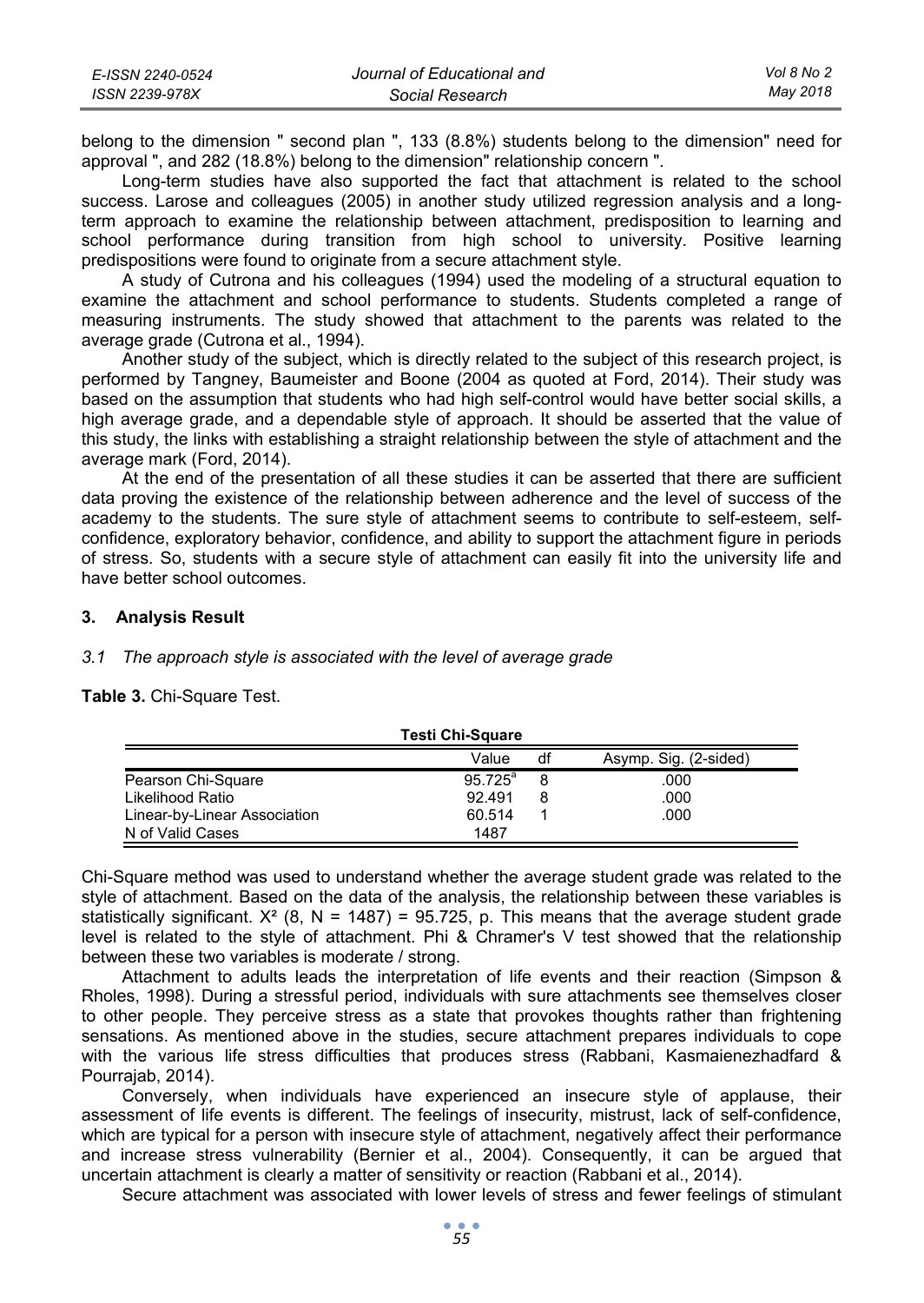| E-ISSN 2240-0524 | Journal of Educational and | Vol 8 No 2 |
|------------------|----------------------------|------------|
| ISSN 2239-978X   | Social Research            | Mav 2018   |

stress compared to the style of unsecure attachment (McCarthy et al., 2006). For more in Petroff (2008) argues that while the level of safe attachment increases, the level of stress and feelings produce stress sits.

As mentioned above, 5 dimensions of the attachment style are included in this study. It is therefore interesting to analyze how each of these dimensions affects the average student grade. To understand this relationship was completed the One-Way ANOVA test. The result of the test showed that there is a statistically significant difference in the effect of each dimension of attachment at the average grade level F  $(4, 1486) = 18,748$  p = <.05. The following chart shows how each of the approach style dimensions affects each one of the average grade level.





Based on the graph above, the dimension of "discomfort in privacy" appears to be associated with a higher average grade, followed by dimensions of "trust", "relationship on the second plan", "relationship concern" and "need for approval". It should be noted that the 3 dimensional styles of unsatisfied style of attachment seem to be associated with a lower middle grade level compared to the "confident" style of attachment style.

We will continue with the study of the connection between attachment and stress. Perrine (1998) examined the student's perceived stress and their persistence as an attribute of attachment. The results was that students with safe attachment perceived less stress than students with unreliable attachments. Also, students with safe affiliation were less likely to abandon studies than those with unreliable attachment. Another finding of this study was that the average grade may change depending on the style of attachment.

McCarthy and colleagues (2006) found that unsecure attachment to parents was in a positive correlation with stress levels in third year students. The secure attachment was related to the low level of stress and negative emotions produced by stress compared to the uncertain attachment. When the level of secure attachment increased, the level of stress and emotions produced by stress decreased.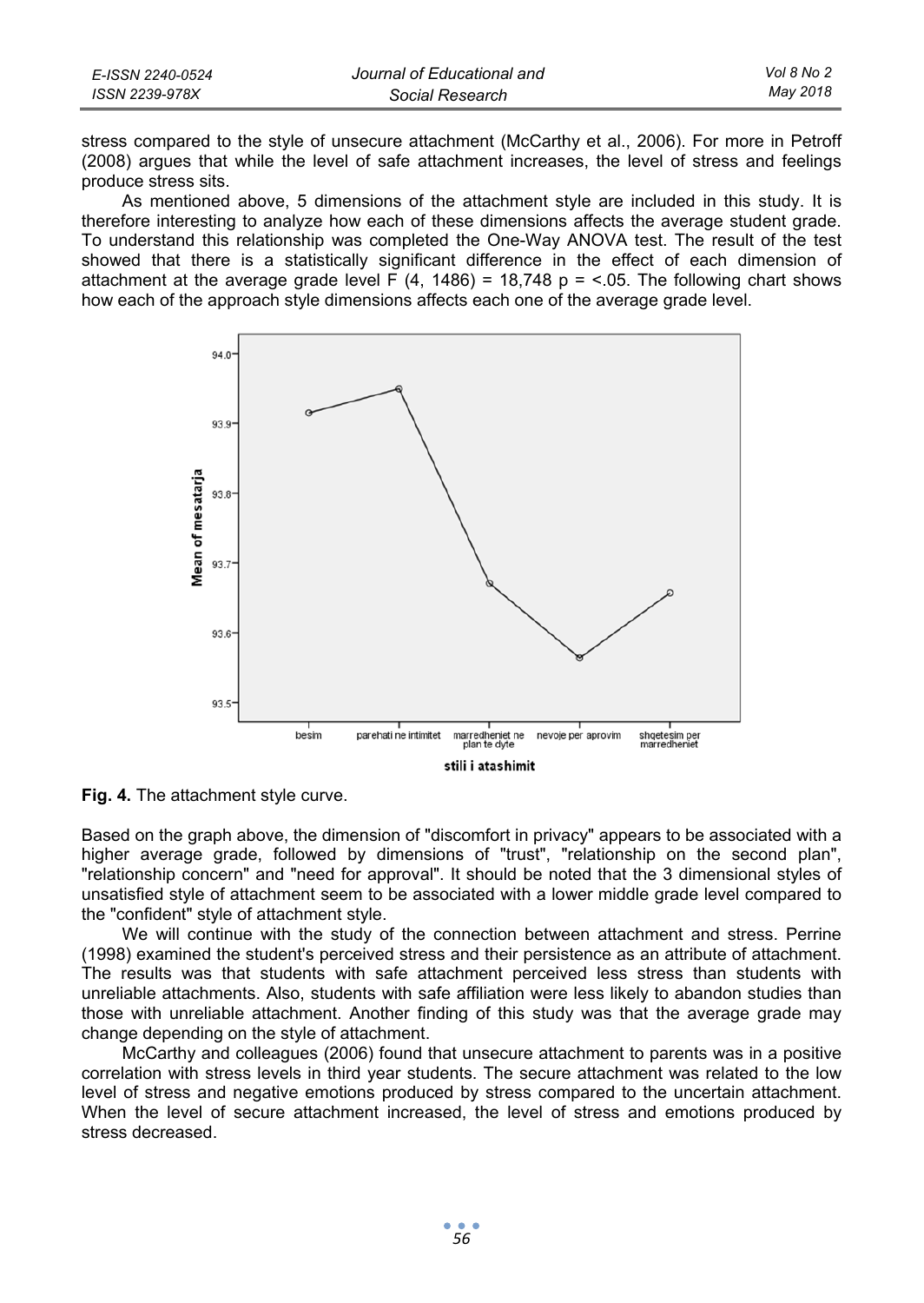### *3.2 The stress level is related to the attachment style*

To prove the hypothesis that the stress level is related to the attachment style, was used the Chi-Square method. The data showed that the relationship between attachment style and stress level is statistically significant.  $X^2$  (8, 1494) = 1579.453, p = .000. This result proves the hypothesis that the stress level is related to the style of attachment. Phi & Chramer's V test showed that the relationship between these two variables is weak / moderate.

**Table 5.** The Chi-Square Test.

|                              | <b>Testi Chi-Square</b> |    |                       |
|------------------------------|-------------------------|----|-----------------------|
|                              | Value                   | df | Asymp. Sig. (2-sided) |
| Pearson Chi-Square           | $1579.453^a$            |    | .000                  |
| Likelihood Ratio             | 1792.626                | 8  | .000                  |
| Linear-by-Linear Association | 1200.596                |    | .000                  |
| N of Valid Cases             | 1494                    |    |                       |

a. 0 cells (0.0%) have expected count less than 5. The minimum expected count is 11.05.

Was given the fact that 5 of attachment style dimensions are included in this study, it is of interest to understand how each of these dimensions affects the level of stress. To understand this relationship was completed the One-Way ANOVA test. The result of the analysis showed that there is a statistically significant difference in the effect of each attachment dimension at stress level F (4,  $1493$ ) = 2134,068, p = .05. The chart below shows how each of the attachment style dimensions affects each level of stress.



**Fig. 6.** The level of stress curve.

As can be seen in the graph, the dimension of "faith" attachment is associated with a lower level of stress, the dimension of "discomfort in intimacy," relationships in the second plan, "need for approval," and "concern for relationships" are associated with a growing trend of stress levels. The following table shows that the difference in the averages of each attachment dimensions is statistically significant.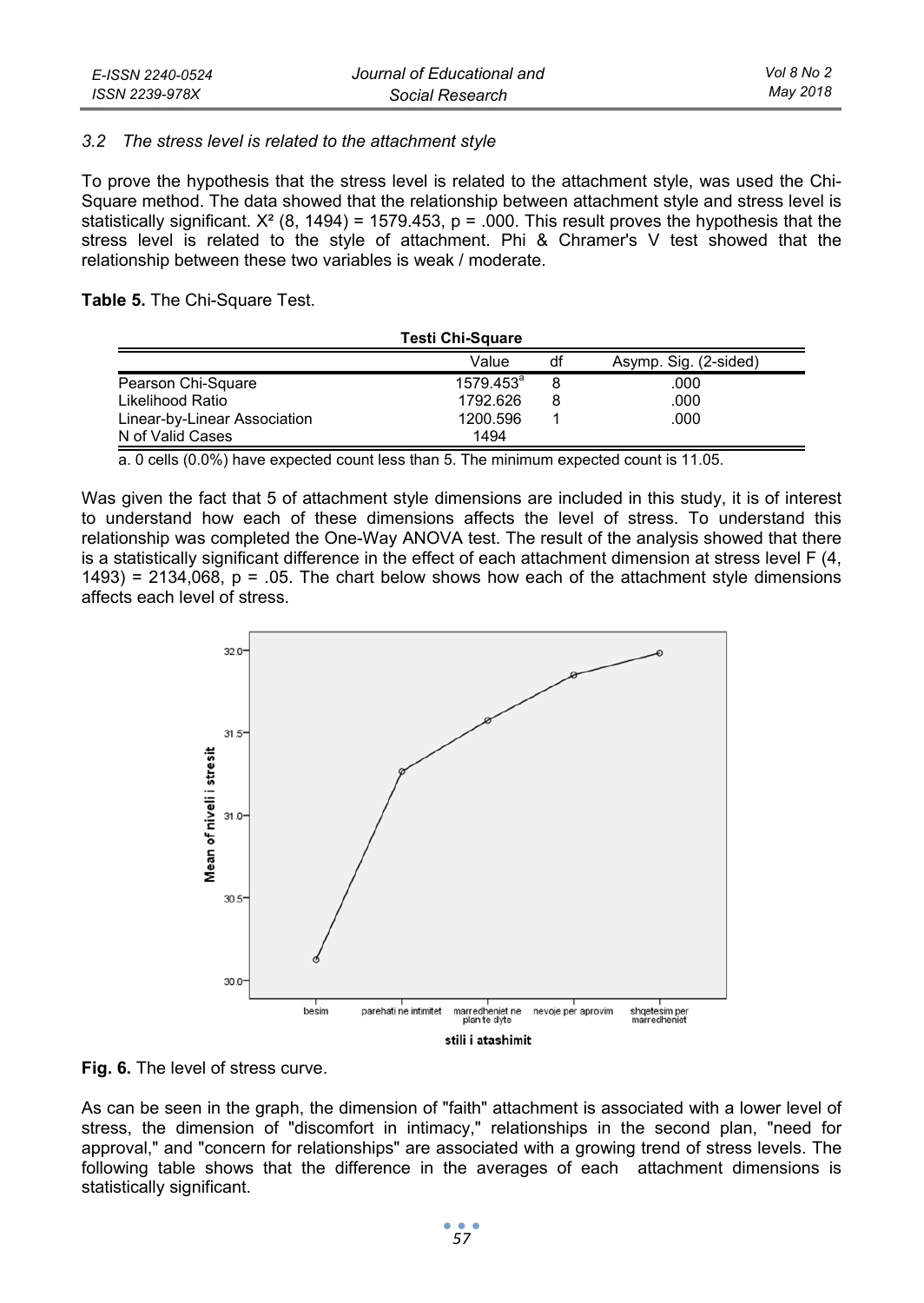| (I) attachment style     | (J) attachment style              | Difference between<br>averages (I-J) | Std.<br>Error | Sig. |
|--------------------------|-----------------------------------|--------------------------------------|---------------|------|
|                          | Discomfort in intimacy            | $-1.142$                             | .041          | .000 |
| faith                    | Relationships in the second plane | $-1.451$                             | .040          | .000 |
|                          | Need for approval                 | $-1.726$                             | .032          | .000 |
|                          | Concern for relationalship        | $-1.858$                             | .024          | .000 |
|                          | Faith                             | $1.142$ <sup>*</sup>                 | .041          | .000 |
| Discomfort in intimacy   | Relationships in the second plane | $-.309$                              | .055          | .000 |
|                          | Need for approval                 | $-.584]$                             | .049          | .000 |
|                          | Concern for relationship          | $-716$                               | .044          | .000 |
|                          | Faith                             | 1.451                                | .040          | .000 |
| Relationships in the     | Discomfort in intimacy            | .309 <sup>°</sup>                    | .055          | .000 |
| second plane             | Need for approval                 | $-275$                               | .049          | .000 |
|                          | Concern for relationship          | $-407$                               | .044          | .000 |
|                          | Faith                             | 1.726                                | .032          | .000 |
|                          | Discomfort in intimacy            | .584 <sup>°</sup>                    | .049          | .000 |
| Need for approval        | Relationships in the second plane | .275 <sup>°</sup>                    | .049          | .000 |
|                          | Concern for relationship          | $-133$ <sup>-1</sup>                 | .036          | .010 |
|                          | Faith                             | 1.858                                | .024          | .000 |
|                          | Discomfort in intimacy            | .716                                 | .044          | .000 |
| Concern for relationship | Relationships in the second plane | .407                                 | .044          | .000 |
|                          | Need for approval                 | $.133$ <sup>-1</sup>                 | .036          | .010 |

#### **Table 7.** The difference between averages.

## **4. Conclusions**

In conclusion, it can be argued that studies have consistently shown that there is a strong relationship between the style of the attachment and the stress level in the students. Unsecure attachment was associated with high levels of stress and the secure attachment was related to low stress level. Also, from the data obtained from the studies presented above, it can be said that unsecure attachment makes people more vulnerable to stress. By contrast, secure attachment makes individuals less vulnerable to the stress that may be caused by different life events.

As can be understood from the studies outlined above, lots of research have found a correlation relationship between attachment and academic success, level of stress and academic success, as well as between the style of attachment and the level of stress. Given these data, obedience is naturally created that there is a link between these three variables. Thus, the success of the academy is influenced by how the attachment style contributes to raising or lowering the level of stress. For the sake of truth, there are not many studies that prove the existence of a correlation of these factors. However, a serious effort to shed light on this process was carried out by Petroff (2008).

But the analysis conducted with students divided into male and female demonstrated that there was no statistically significant link between the effect of interaction between attachment and stress over the average grade of males. While in female students, a statistically significant relationship was found between the effect of attachment interaction and stress on the average grade. The same result was also observed in women in relation to the completion of the course.

We argue this hypothesis in our study. Consider the relationship between stress and attachment. To understand this relationship was completed the One-Way ANOVA test. The result of the analysis showed that there is a statistically significant difference in the effect of each approach dimension at stress level F (4, 1493) = 2134,068, p = .05.

To predict the average level based on the level of stress, was used a simple linear regression analysis. The result of the analysis was a statistically significant effect of stress on the average. (F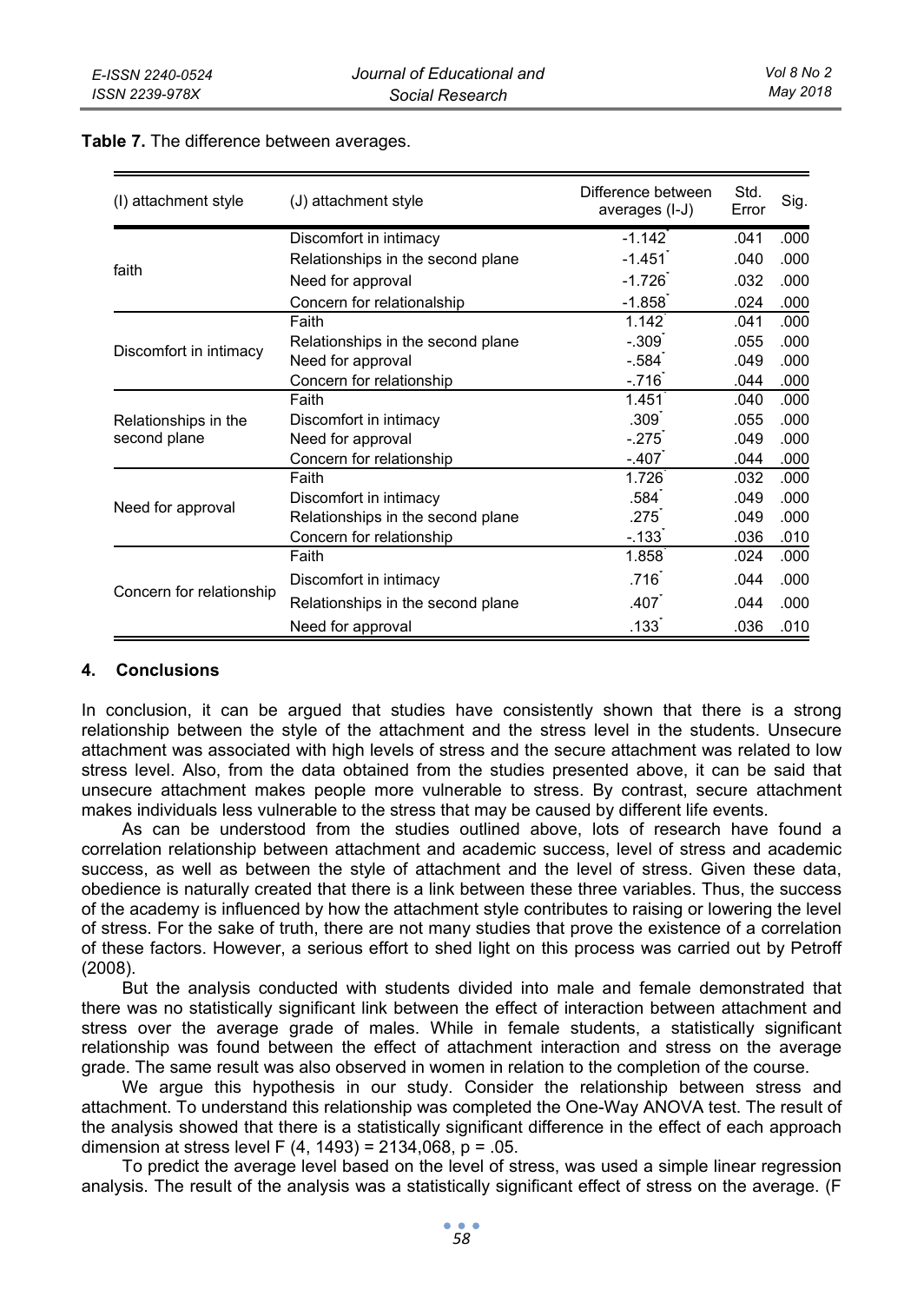| E-ISSN 2240-0524 | Journal of Educational and | Vol 8 No 2 |
|------------------|----------------------------|------------|
| ISSN 2239-978X   | Social Research            | Mav 2018   |

1, 1486) = 39.435, p .000, and R2.025. As can be seen in the following table, the stress level relationship with the average level is negative  $(B = -111)$ . This means that the increase in the level of stress predicts a decrease in the average grade.

Chi-Square method was used to understand if the students average grade was related to the style of attachment. Based on the data of the analysis, the relationship between these variables is statistically significant.  $X^2$  (8, N = 1487) = 95.725, p. This means that the average student grade level is related to the style of attachment. Phi & Chramer's V test showed that the relationship between these two variables is moderate / strong.

So, as a conclusion, it can be said that there is logically the connection between attachment, stress, and academic success.

#### **References**

- Andrews, B., & Wilding, J. M. (2004). The relation of depression and anxiety to life-stress and achievement in students, *British Journal of Psychology, 95, 509-521.* DOI: 10.1348/0007126042369802
- Benoid, D. (2004). Infant-parent attachment: Definition, types, antecedents, measurement and outcome, 9,8, 541-545.
- Bernier, A., Larose, S., Boivon, M., & Soucy, N. (2004). Attachment state of mind: Implications for adjustment to college, *Journal of Adolescent Research, 19, 783-806*. Found https://scholar.google.com/citations?view\_op=view\_citation&hl=en&user=Kw4zBNkAAAAJ&citation\_for\_vi ew=Kw4zBNkAAAAJ:Y0pCki6q\_DkC
- Cortesi, C. (2014). Understanding the Impact of Adolescent Attachment on Academic Success, Dissertation, Loyola University Chicago.
- Chemers, M. M., Hu, L., & Garcia, B. F. (2001). Academic self-efficacy and first-year college student performance and adjustment. *Journal of Educational Psychology, 93, 55-64*. http://dx.doi.org/10.1037/0022-0663.93.1.55
- Cutrona, C. E., Cole, V., Colangelo, N., Assouline, S. G., & Russell, D. W. (1994). Perceived parental social support and academic achievement: An attachment theory perspective, *Journal of Personality and Social Psychology, 66, 369-378.* Found on http://psycnet.apa.org/index.cfm?fa=buy.optionToBuy&id=2008- 10478-001
- Dusselier, L., Dunn, B., Wang, Y. Shelley, M. C., II, & Whalen, D. F. (2005). Personal, health, academic, and environmental predictors of stress for residence hall students. *Journal of American College Health, 54, 15- 24.*Found on http://www.ncbi.nlm.nih.gov/pubmed/16050324
- Ford, R. M. (2014). The Relationship Between Adult Attachment Style and Stress Coping Skills to College Graduation, *Dissertation,* Walden University.
- Hudd, S. S., Dumlao, J., Erdmann-Sager, D., Murray, D., Phan, E., Soukas, N., & Yokozuka, N. (2000). Stress at college: Effects on health habits, health status, and self-esteem. *College Student Journal, 34, 217- 227.*Found on http://psycnet.apa.org/psycinfo/2000-00307-006
- Larose, S., Bernier, A., & Soucy, N. (2005). Attachment as a moderator of the effect of security in mentoring on subsequent perceptions of mentoring and relationship quality with college teachers, *Journal of Social and Personal Relationships, 22(3), 399-415.* doi: 10.1177/0265407505052443
- McCarthy, Ch. J., Lambert, G. G., & Moller, N. P. (2006). Preventive Resources and Emotion Regulation Expectancies as Mediators Between Attachment and College Students' Stress Outcomes, *International Journal of Stress Management, 13, 1, 1-22.* DOI 10.1037/1072-5245.13.1.1
- Misra, R., & Castillo, L. G. (2004). Academic stress among college students comparison of American and international students, *International Journal of Stress Management, 11(2), 132-148.*  http://dx.doi.org/10.1037/1072-5245.11.2.132
- Petroff, L. L. (2008). Stress, Adult Attachment, and Academic Success Among Community College Students, (Doctoral Dissertation Thesis), no 27, The Graduate College at the University of Nebraska.
- Rabbani, M., Kasmaienezhadfard, S., & Pourrajab, M. (2014). The Relationship between Parental Attachment and Stress: A Review of Literatures Related to Stress among Students, The Online Journal of Counseling and Education, 3,1, 42-50.
- Rfidah, K., Azizah, A., Norzaidi, M., Chong, S, Ch., Salwani, M. I., & Noraini, I. (2009). The Impact of Perceived Stress and Stress Factors on Academic Performance of Pre-Diploma Science Students: A Malaysian Study, *International Journal of Scientific Research in Education, 2,1, 13-26.* Gjehet tek http://www.ijsre.com/Vol,%202\_1\_-Rafidah,%20et%20al.pdf
- Simpson, J. A., & Rholes, W. S. (1998). Attachment in adulthood. In J. A. Simpson & W. S. Rholes (Eds.), Attachment theory and close relationships (pp. 3-21). New York: Guilford Press.